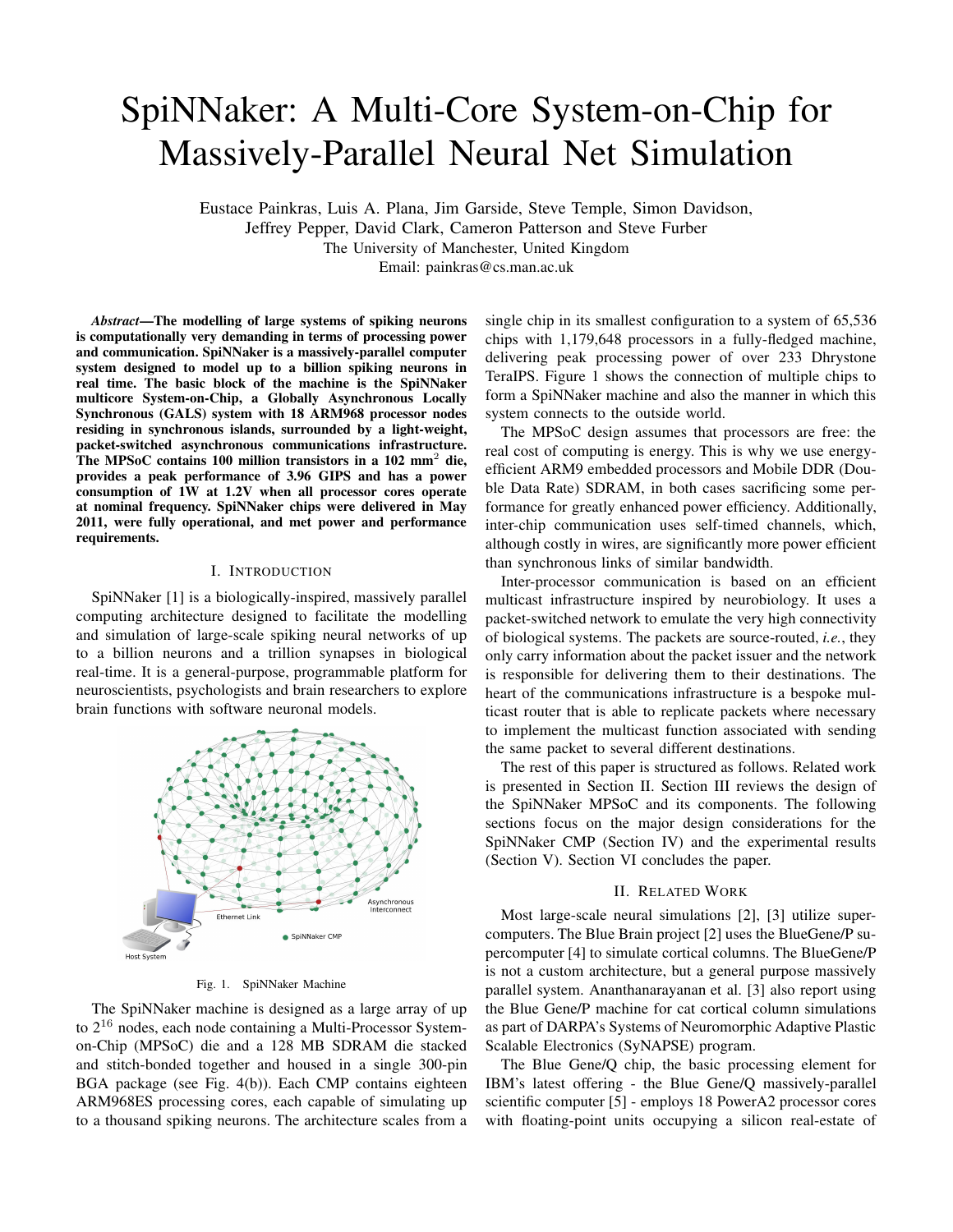359.5 mm<sup>2</sup> with 1.47 billion transistors fabricated in a 45nm SOI CMOS process. Peak performance for the chip was specified at 204.8 GFLOPS with 55W power dissipation when operated at 1.6GHz with a 0.8V supply.



Fig. 2. SpiNNaker chip organization showing the CMP and the SDRAM

Alternatively, *neuromorphic* hardware has been used for large-scale neural net simulations. This type of hardware is extremely energy efficient but implements fixed neuronal and synaptic models, which impose too many restrictions for exhaustive model exploration.

The SpiNNaker MPSoC, with 100 million transistors in a 101.64 mm<sup>2</sup> die, peak performance of 3.96 GIPS and a power consumption of 1W at 1.2V when all cores operate at 180MHz, is a customized architecture which is much more energy efficient than general purpose machines while keeping the flexibility of software-implemented models.

# III. THE SPINNAKER MPSOC

The basic building block of the SpiNNaker machine is the SpiNNaker chip, shown in Fig. 2. The MPSoC is a GALS multi-processor SoC [6] with 18 ARM968 processor nodes residing in synchronous islands surrounded by a packetswitched asynchronous communications infrastructure. The GALS architecture simplifies timing closure in the SoC design and also facilitates isolation of faulty processor nodes [7]. Self-timed delay-insensitive on-chip interconnects based on CHAIN technology [8] are the backbone for on-chip and offchip communications.

System-wide communications are handled by two separate hardware communications channels - the *Comms NoC* and the *System NoC*. The *Comms NoC* implements inter-processor communications. The communication is handled through a bespoke multicast router with six full-duplex links connecting to neighbouring chips, forming a 2D toroidal triangular mesh.

The *System NoC* provisions the chip-wide sharing of system resources, viz. 32KB System RAM, 32KB System ROM, System Controller, Watchdog Timer and Ethernet interface. It also provides access through a memory controller to the 128 MB off-die SDRAM, private to each CMP but global to its processors. Designated CMPs communicate with the external world through 100-Mbit Ethernet interfaces. The System NoC implements Silistix's custom protocol with AMBA AXI [9] adapters whereas the Comms NoC has 2-of-7 NRZ for off-chip links and 3-of-6 RTZ for on-chip links [10]. As opposed to typical synchronous bus interconnect, the asynchronous NoC provides scalable, high-bandwidth, power-efficient communications.

## *A. SpiNNaker Processor Node*

The SpiNNaker Processor Node is shown in Fig. 3. The processor is the power-efficient, small-footprint, 32-bit ARM968E-S processor designed for data-intensive applications with a Dhrystone performance of 1.1 DMIPS/MHz [11]. Each node has an ARM968 core, private, directlyconnected 32KB Instruction Tightly Coupled Memory (ITCM) and dual-banked –for interleaved word access– 64KB Data TCM (DTCM) and peripherals such as a counter/timer, and controllers for vectored interrupts, communications, and direct memory accesses. An IEEE 1149.1-compliant JTAG port is also available for debugging purposes.



Fig. 3. Details of a SpiNNaker Processor Node

# *B. Neural Simulation and Communications*

At boot time, one of the 18 cores is elected as monitor processor to carry out management and house-keeping tasks and the rest run application software. Each processing core runs independent, event-driven software simulating approximately 1,000 biologically-plausible neurons and their associated synaptic behaviour in real time. The TCMs hold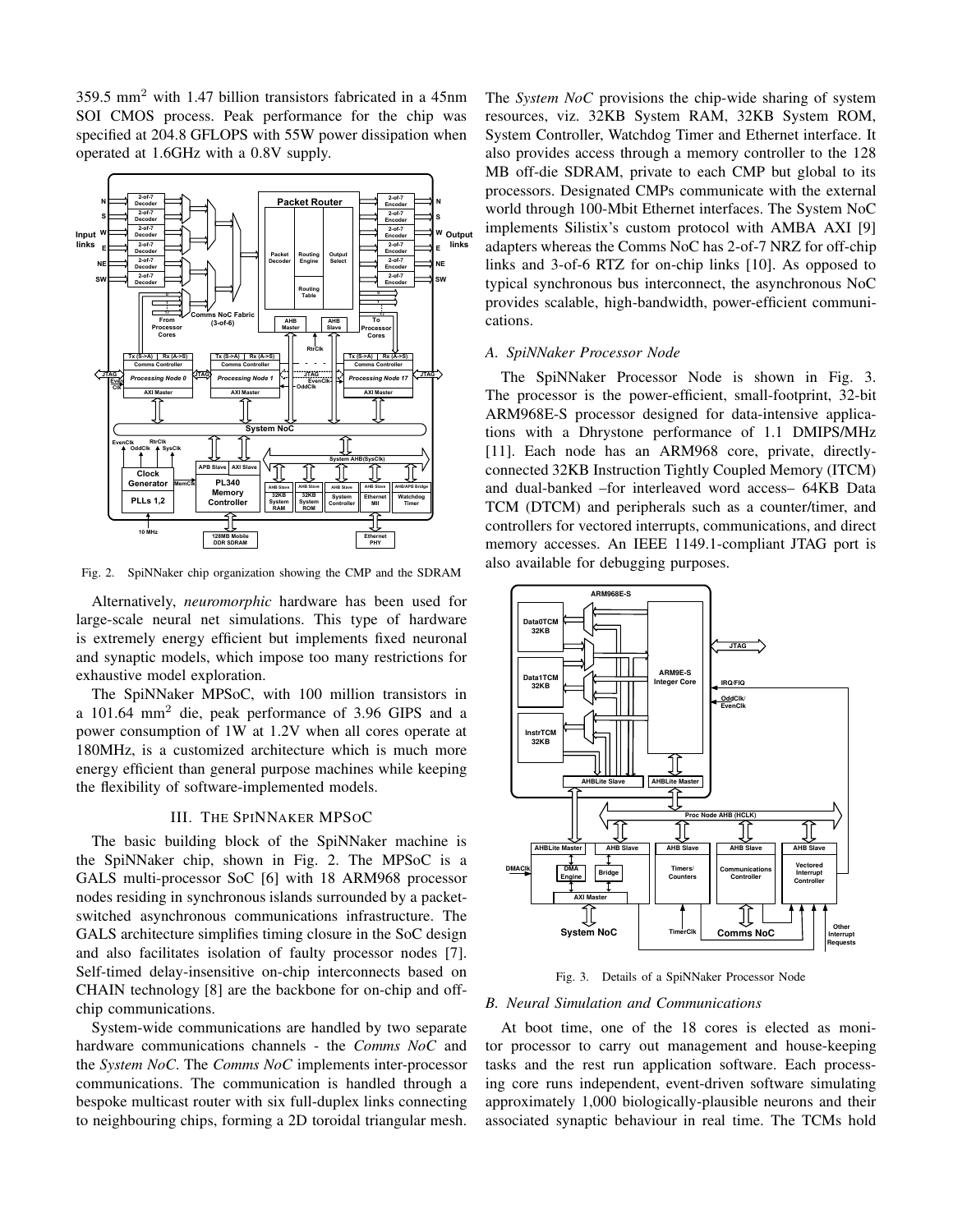



**Ralis Ral** ო

Fig. 4. SpiNNaker chip and a  $3^{rd}$  generation SpiNNaker PCB

the neural processing model and neural states. The SDRAM contains synaptic connectivity, weights and axonal delays for the neurons simulated by all the application processors in the chip.

The massive, highly-complex interconnectivity and communication channels of the brain are modelled digitally as packet-based spike communication. When a neuron spikes, it generates a packet. The packets, which contain the address of the source neuron, are routed to target neurons distributed around the system using a source-routing algorithm. The arrival of a spike causes the associated synaptic data to be paged in from the SDRAM, using optimized DMA transfers. This can be thought of as a software-managed cache and has to be fairly and efficiently implemented for large-scale simulations to succeed.

# IV. DESIGN CONSIDERATIONS

**Choice of Process Technology** – SpiNNaker was fabricated in UMC 130nm 1.2V 1P8M Fusion process with a combination of Standard Performance (SP) and Low Leakage (LL) standard cell libraries. This choice of libraries resulted in CMPs that consume 70% less leakage power than they would if the High Speed (HS) library alone was used with only a marginal (3%) increase in die area at the desired operating frequency of 180 MHz. The development of SpiNNaker, being of academic nature, is not intended to match the cutting-edge consumer industry, which is shipping products at 32nm and below, as the chip development costs will be exorbitant. Cost considerations have led us to opt for a mature, competitivelypriced process technology.

**Power Optimization** – To minimize the operating costs of the SpiNNaker machine, the main strategy employed is to reduce the power consumption. The SpiNNaker system is built out of energy-efficient embedded processors and mobile DDR SDRAMs. Rather than employing large highperformance power-hungry processing cores, small cores have been chosen for the system, amortizing the area cost across multiple cores. Processor nodes operate at a relatively low frequency of 180MHz. Therefore, they consume much less area and power and it is possible to pack 18 of them in a single MPSoC. The ARM968 processors implement 32-bit fixed-

point arithmetic as opposed to the floating-point operations available in general-purpose processors, once again sacrificing performance for energy efficiency. In addition, mechanisms have been built-in to power-off idle nodes of the machine, putting the processors into *sleep* mode when they are not used for computation and *wake* them up when the need arises.

**Balancing Area, Performance, and Power** – The implementation employs architecture and logic-level clock gating. The design methodology has been fine-tuned so that the processor cores consume low power with special emphasis on the power-efficiency of the clock networks. Power-aware synthesis was used throughout the flow. The ARM processor cores were brought in as IP, their physical implementation fine-tuned through numerous iterations to achieve the most compact, power-efficient and best achievable performance design using the ARM-Synopsys Galaxy reference design methodology. Other blocks such as the Memory Controller, Router and System AHB were also implemented adopting the same design methodology. Special mention is to be made of the implementation of the asynchronous *System* and *Comms NoCs*, which is detailed in [7] but the rest of the chip was implemented as an SoC.

**Monitoring and Fault Tolerance** – A hallmark of the SpiNNaker system design is its built-in fault tolerance features. 18 processor cores, 6 I/O links and 2 PLLs engender redundancy in the main components of the MPSoC. On-chip temperature sensors have been placed in every CMP to track the thermal state during operation. The System Controller (Fig. 2) has built-in fault-monitoring mechanisms to gauge and report the health status of every core in the CMP. The monitored data is transported along with the neural application packets without impacting the application data traffic, thereby obviating the need for separate interconnect resources to communicate the monitored data. Additionally, the system software is capable of doing run-time diagnostics and reconfiguration with the assistance of hardware units such as neighbouring chips using the router as a portal into the resources. The Comms NoC can detect parity and framing errors while the DMA controller has built-in CRC encoder-decoder for communications through the System NoC. Finally, a hardwareimplemented emergency routing is designed into the system